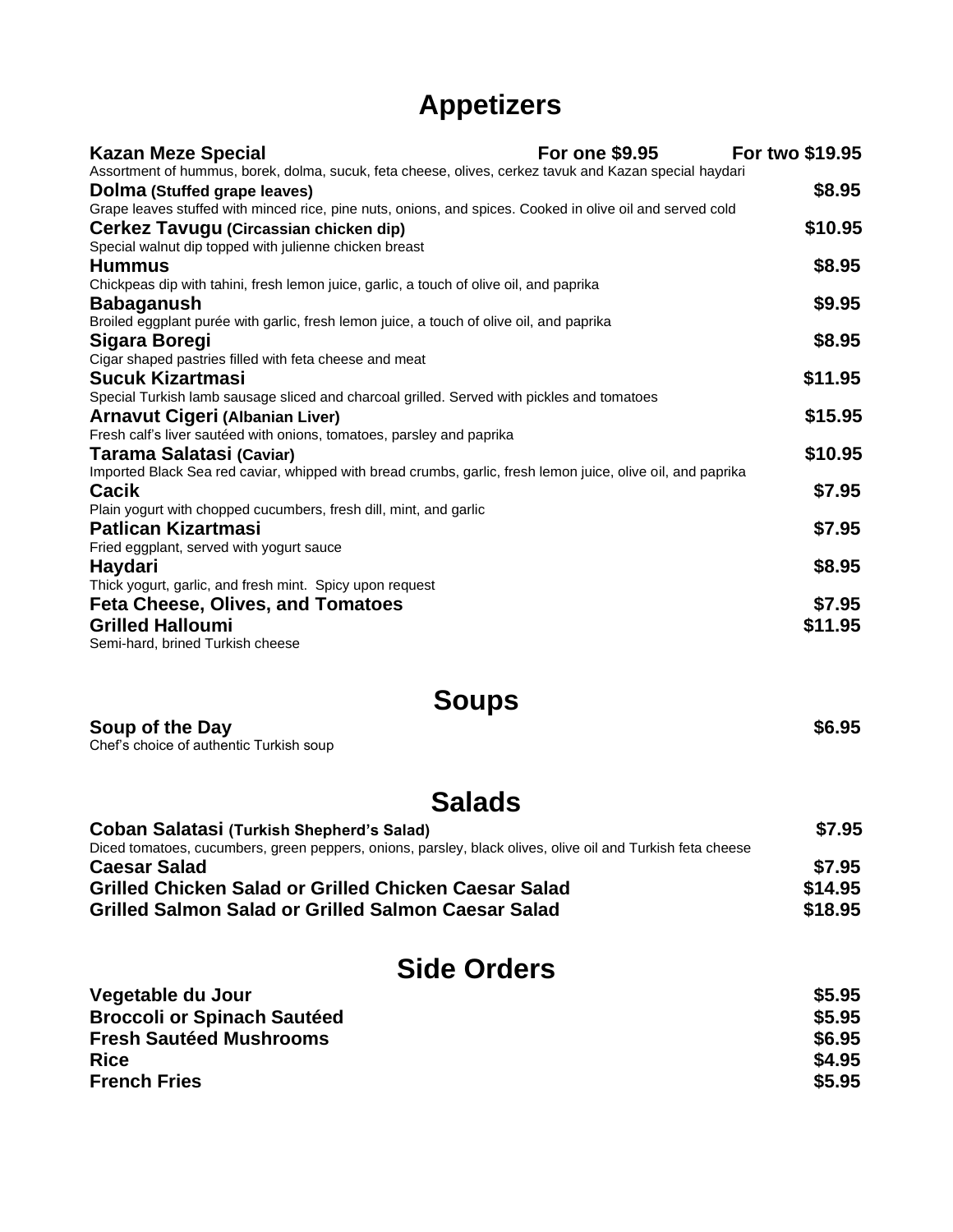# **Lamb Entrées**

| <b>Kazan Yogurtlu Special</b>                                                                                                                                                                                                      | \$19.95 |
|------------------------------------------------------------------------------------------------------------------------------------------------------------------------------------------------------------------------------------|---------|
| Chunks of lamb sautéed with fresh tomatoes and grilled chopped lamb served over chunks of pita bread and yogurt sauce                                                                                                              |         |
| Tas Kebab                                                                                                                                                                                                                          | \$19.95 |
| Chunks of tender lamb, baked in light tomato sauce, served with mixed vegetables and rice pilaf                                                                                                                                    |         |
| <b>Adana Acili (Spicy)</b>                                                                                                                                                                                                         | \$19.95 |
| Long skewer of grilled chopped lamb, seasoned with Kazan special blend of spices, served with garnish and rice pilaf                                                                                                               |         |
| <b>Beykoz Kuzu</b>                                                                                                                                                                                                                 | \$19.95 |
| Chunks of baked lamb cooked with light tomato sauce served over sautéed spinach and rice pilaf                                                                                                                                     |         |
| <b>Shish Kofte</b>                                                                                                                                                                                                                 | \$18.95 |
| Chopped lamb zestfully spiced and charcoal grilled. Served with rice pilaf and vegetables                                                                                                                                          |         |
| Musakka a la Turk                                                                                                                                                                                                                  | \$18.95 |
| Layers of eggplant baked with chopped lamb, Bechamel and tomato sauces, and topped with shredded mozzarella cheese.                                                                                                                |         |
| Served with a side of rice pilaf                                                                                                                                                                                                   |         |
| Lamb Shank Kapama                                                                                                                                                                                                                  | \$24.95 |
| Tender lamb shank baked with light tomato sauce and served with eggplant and rice pilaf                                                                                                                                            |         |
| Lamb Shish Kebab (*)                                                                                                                                                                                                               | \$26.95 |
| Tender cuts of marinated leg of lamb, skewered with fresh tomatoes, green peppers, and onions.                                                                                                                                     |         |
| Served with rice pilaf and vegetable du jour                                                                                                                                                                                       |         |
| <b>Begendili Kuzu</b>                                                                                                                                                                                                              | \$20.95 |
| Chunks of tender lamb baked in tomato sauce and served over smoked eggplant purée and rice pilaf                                                                                                                                   |         |
| Döner Kebab                                                                                                                                                                                                                        | \$20.95 |
| Our House Specialty! Served Wednesdays and Fridays for Lunch. Thinly sliced lamb and veal cooked on a vertical flame<br>and served over sautéed pita bread and yogurt sauce or with rice pilaf. Topped with a garlic tomato sauce. |         |
|                                                                                                                                                                                                                                    |         |

## **Chicken Entrées**

| <b>Chicken Shish</b><br>Charcoal grilled tender chunks of marinated chicken breast skewered with fresh tomatoes, green peppers, and onions.<br>Served over rice pilaf | \$18.95 |
|-----------------------------------------------------------------------------------------------------------------------------------------------------------------------|---------|
| <b>Bolu Pilic Yogurtlu</b>                                                                                                                                            | \$18.95 |
| Chunks of tender chicken sautéed with fresh tomatoes and served over chunks of pita bread and yogurt sauce                                                            |         |
| <b>Anatolian Chicken</b>                                                                                                                                              | \$18.95 |
| Chunks of tender chicken breast, sautéed with a special tomato garlic sauce and mixed vegetables, served over pasta.                                                  |         |
| <b>Sultan Tavuk</b>                                                                                                                                                   | \$18.95 |
| Boneless, skinless chicken (one white, one dark) marinated in oregano sauce, charcoal grilled and served with rice pilaf and<br>vegetable du jour                     |         |
| <b>Country Style Chicken</b>                                                                                                                                          | \$18.95 |
| Sautéed chunks of chicken breast bedded over sautéed spinach and yogurt sauce. Served with rice pilaf                                                                 |         |
| <b>Mantarli Tavuk</b>                                                                                                                                                 | \$20.95 |
| Sliced chicken breast sautéed and topped with mushroom cream sauce. Served with rice pilaf                                                                            |         |

# **Seafood Entrées**

| <b>Fresh Fish of the Day</b>                                                                                                         | <b>Market Price</b> |
|--------------------------------------------------------------------------------------------------------------------------------------|---------------------|
| <b>Grilled Salmon Fillet (*)</b>                                                                                                     | \$24.95             |
| Fresh fillet of Atlantic salmon, grilled to perfection. Served with rice pilaf and vegetable du jour                                 |                     |
| <b>Crab Cake Special</b>                                                                                                             | \$26.95             |
| Lump crab cakes served with rice pilaf, vegetable du jour, and tartar sauce                                                          |                     |
| <b>Mediterranean Style Shrimp Shish</b>                                                                                              | \$27.95             |
| Charcoal grilled jumbo shrimps skewered with tomatoes, onions and green peppers and served over rice pilaf with<br>vegetable du jour |                     |